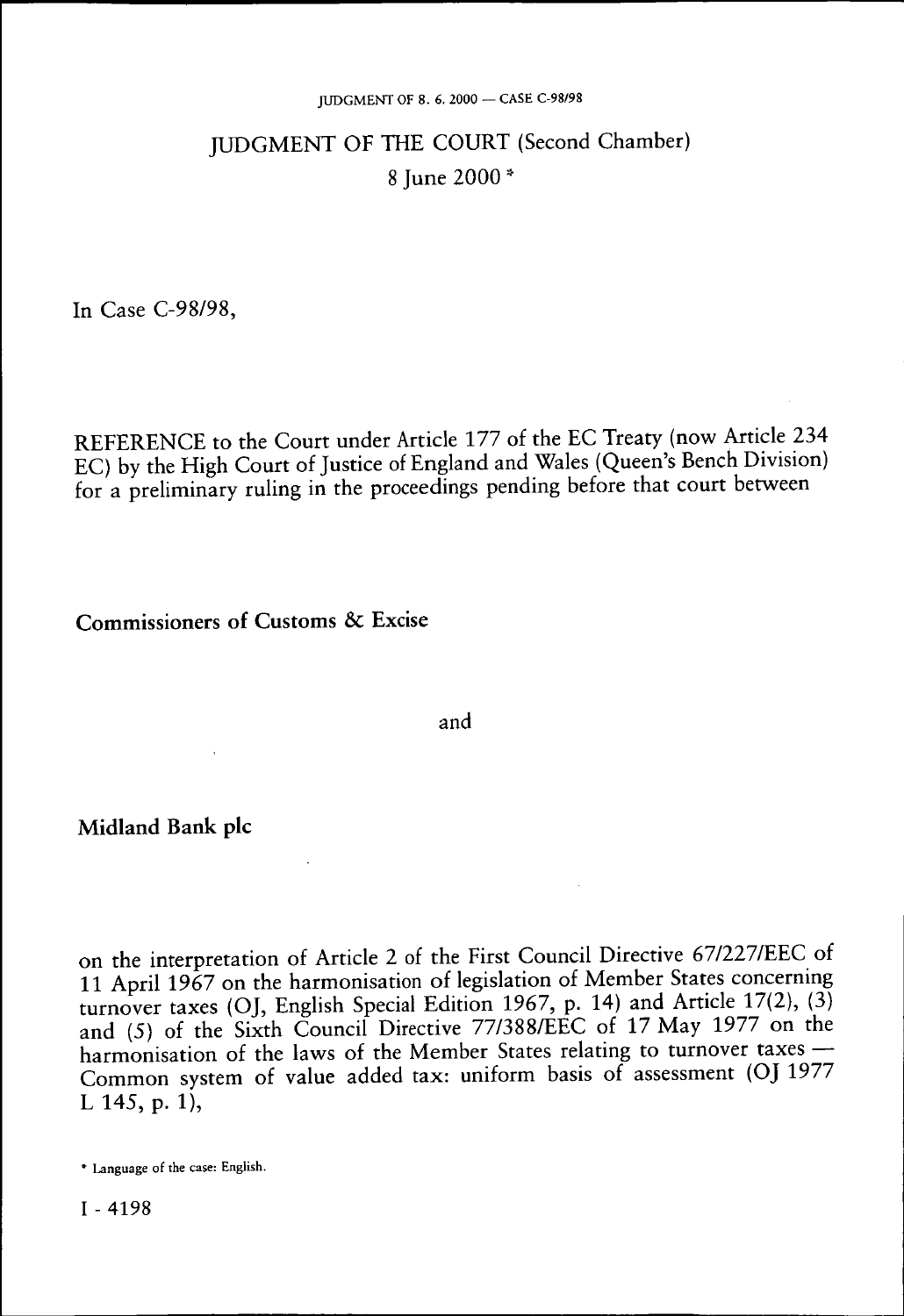## THE COURT (Second Chamber),

composed of: R. Schintgen, President of the Chamber, G. Hirsch (Rapporteur) and H. Ragnemalm, Judges,

Advocate General: A. Saggio, Registrar: L. Hewlett, Administrator,

after considering the written observations submitted on behalf of:

- Midland Bank pic, by R. Cordara QC and RA. McGrath, Barrister, instructed by P. Kelly, solicitor,
- the United Kingdom Government, by J.E. Collins, Assistant Treasury Solicitor, acting as Agent, assisted by K.P.E. Lasok QC and M. Hall, Barrister,
- the Commission of the European Communities, by E. Traversa, of its Legal Service, and F. Riddy, a national official on secondment to the Commission's Legal Service, acting as Agents,

having regard to the Report for the Hearing,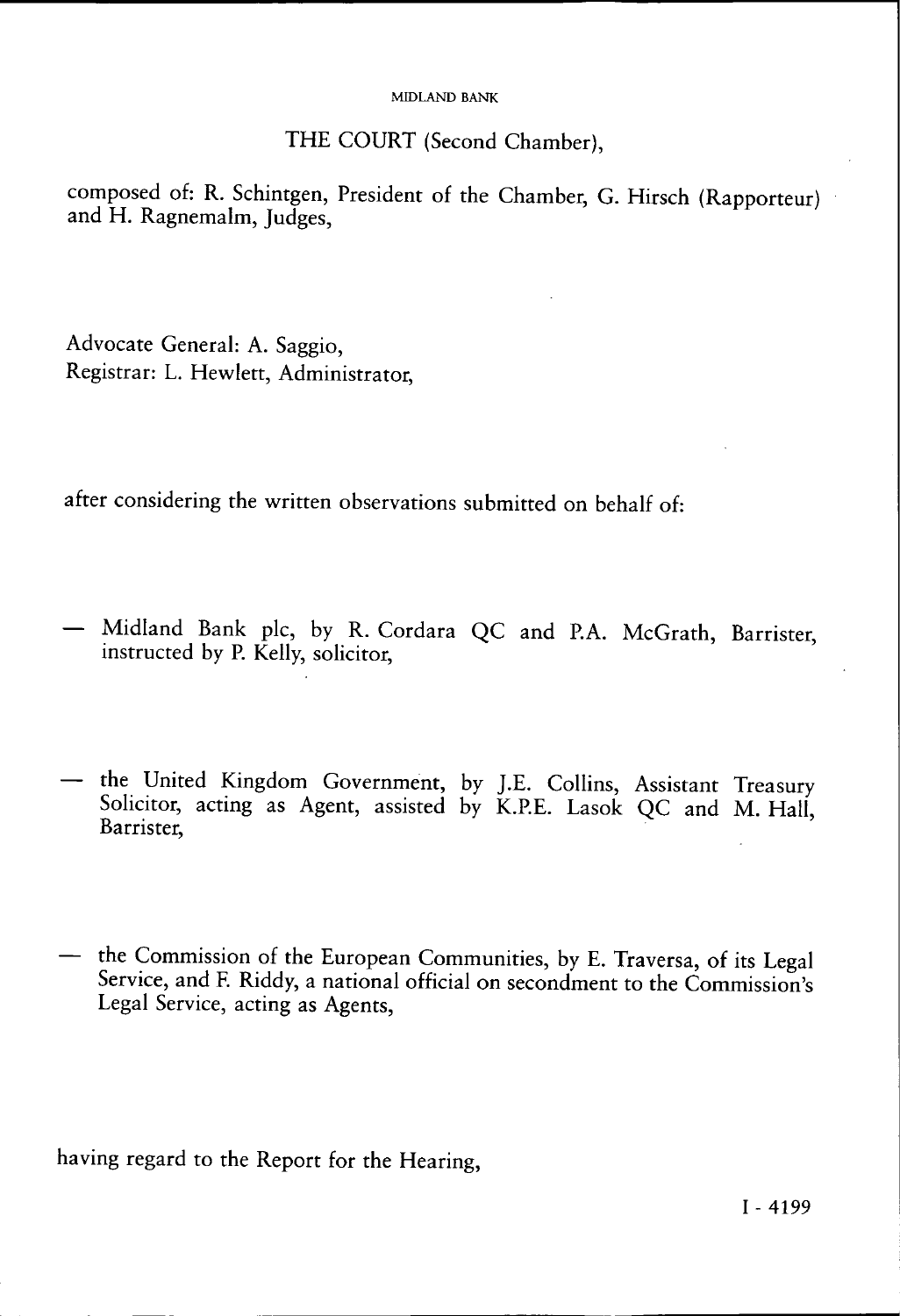after hearing the oral observations of Midland Bank pic, the United Kingdom Government and the Commission at the hearing on 3 June 1999,

after hearing the Opinion of the Advocate General at the sitting on 30 September 1999,

gives the following

## Judgment

- 1 By order of 31 July 1997, received at the Court on 3 April 1998, the High Court of Justice of England and Wales (Queen's Bench Division) referred to the Court for a preliminary ruling under Article 177 of the EC Treaty (now Article 234 EC) three questions on the interpretation of Article 2 of the First Council Directive 67/227/EEC of 11 April 1967 on the harmonisation of legislation of Member States concerning turnover taxes (OJ, English Special Edition 1967, p. 14, hereinafter 'the First Directive') and Article 17(2), (3) and (5) of the Sixth Council Directive 77/388/EEC of 17 May 1977 on the harmonisation of the laws of the Member States relating to turnover taxes — Common system of value added tax: uniform basis of assessment (OJ 1977 L 145, p. 1).
- 2 Those questions were raised in the context of a dispute between the Midland Bank plc ('the Midland') and the Commissioners of Customs & Excise ('the Commissioners'), who have jurisdiction in matters relating to the levying of value added tax ('VAT') in the United Kingdom, concerning the deduction of the VAT which it had paid in respect of legal services.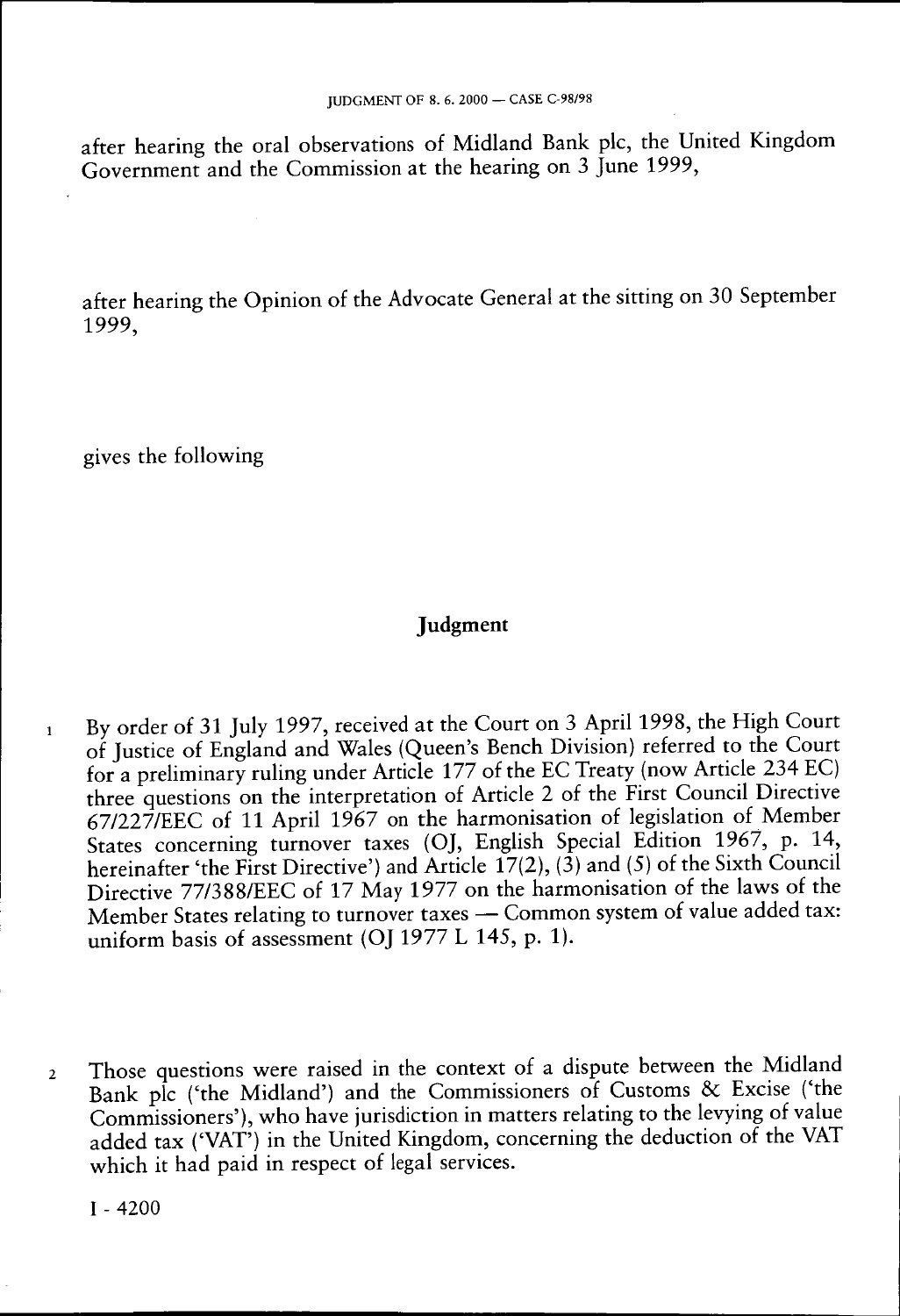Community provisions

3 The second paragraph of Article 2 of the First Directive provides:

'On each transaction, value added tax, calculated on the price of the goods or services at the rate applicable to such goods or services, shall be chargeable after deduction of the amount of value added tax borne directly by the various cost components'.

4 Directive 77/388 was amended by Council Directive 91/680/EEC of 16 December 1991 supplementing the common system of value added tax and amending Directive 77/388/EEC with a view to the abolition of fiscal frontiers (OJ 1991) L 376, p. 1, hereinafter 'the Sixth Directive').

5 According to Article 17 of the Sixth Directive, entitled 'Origin and scope of the right to deduct':

'1. The right to deduct shall arise at the time when the deductible tax becomes chargeable.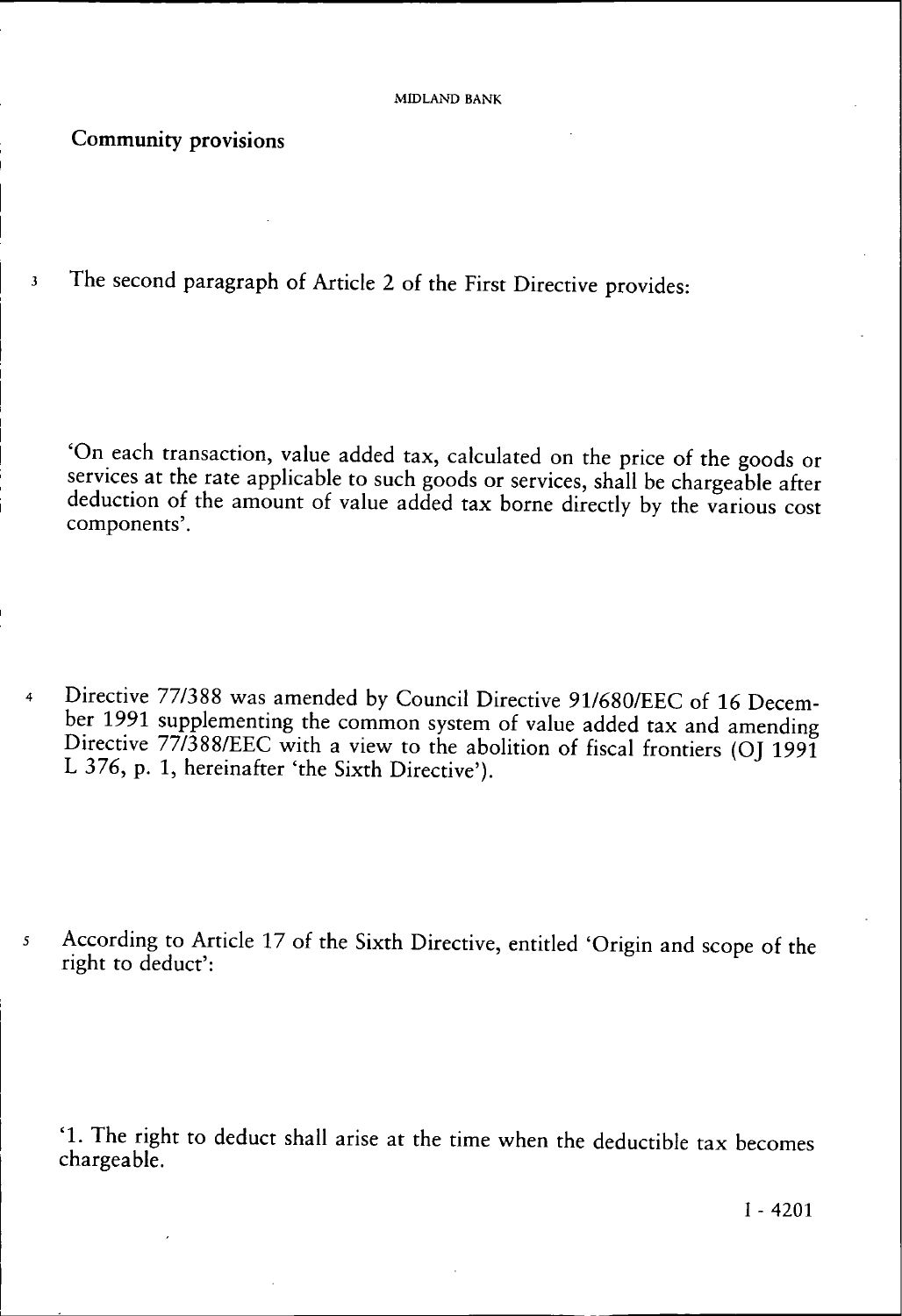2. In so far as the goods and services are used for the purposes of his taxable transactions, the taxable person shall be entitled to deduct from the tax which he is liable to pay:

(a) value added tax due or paid in respect of goods or services supplied or to be supplied to him by another taxable person liable for the tax within the territory of the country;

3. Member States shall also grant every taxable person the right to the deduction or refund of the value added tax referred to in paragraph 2 in so far as the goods and services are used for the purposes of:

(c) any of the transactions exempt under Article 13B(a) and (d) (1) to (5), when the customer is established outside the Community...

5. As regards goods and services to be used by a taxable person both for transactions covered by paragraphs 2 and 3, in respect of which value added tax is deductible, and for transactions in respect of which value added tax is not

I - 4202

...

 $\ddotsc$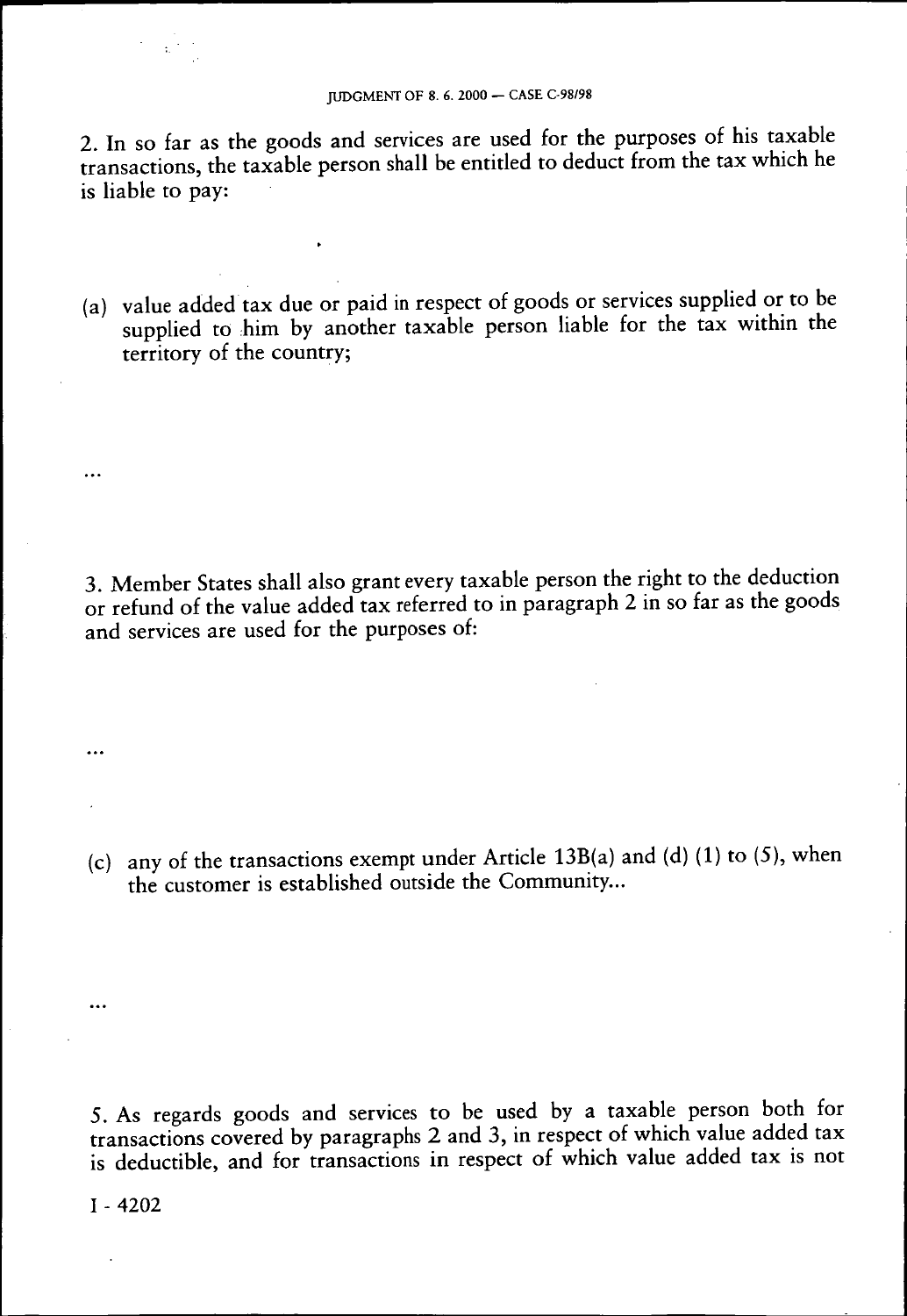deductible, only such proportion of the value added tax shall be deductible as is attributable to the former transactions'.

Article 17(5) also contains provisions concerning the determination of the proportional deduction, the choice from among several methods for determining such proportion being left to the Member States.

Article 13B(d) of the Sixth Directive, referred to in Article 17(3)(c), exempts a number of transactions usually carried out by banks.

**National provisions** 

 $\ddotsc$ 

- *6* The United Kingdom implemented Article 17(3)(c) of the Sixth Directive by treating the transactions referred to therein as zero-rated, while deeming them to be theoretically taxable, so that although the right to deduct exists no tax is actually charged.
- 7 As for implementation of Article 17(5) of the same directive, relating to the case of taxable persons who use goods and services in order to carry out both taxable and exempt transactions, United Kingdom legislation provides for various formulae for calculating the amount of the input VAT that can be deducted.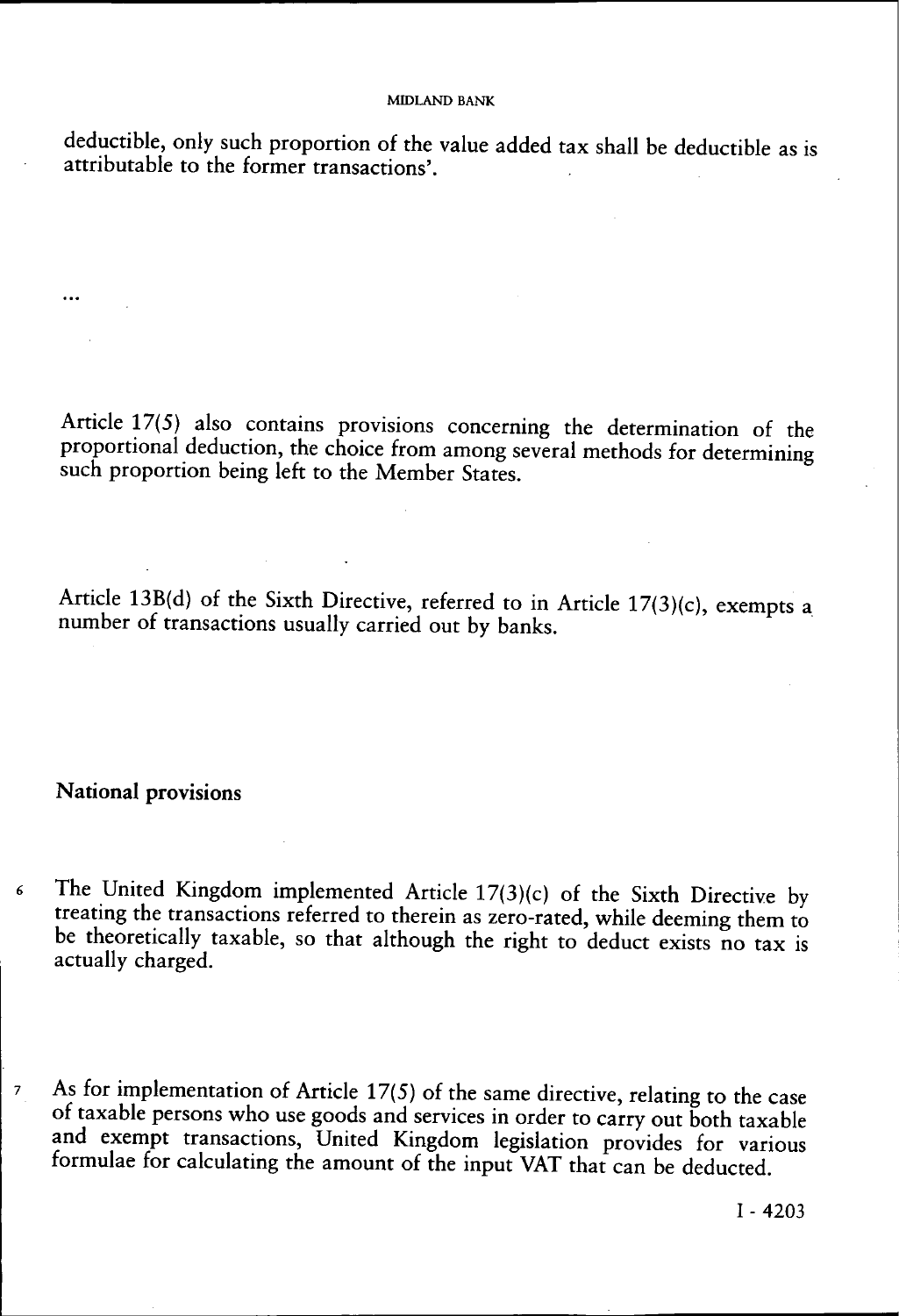# Facts in the main proceedings and questions referred for a preliminary ruling

- 8 The Midland is the representative member of a group of companies taken together for the purposes of VAT, which includes the London merchant bank Samuel Montagu & Co. Ltd (hereinafter 'Samuel Montagu'), which supplies services some of which are taxed and some of which are exempt.
- 9 In 1987, Samuel Montagu acted as merchant bank for Quadrex Holdings Inc (hereinafter 'Quadrex'), a corporation registered in Delaware, United States of America. Quadrex wanted to take over Mercantile House Holding Ltd (hereinafter 'Mercantile'), a company quoted on the London Stock Exchange. However, British and Commonwealth Holding pic (hereinafter 'B *&* C') was also interested in taking over Mercantile. In August 1987, Quadrex and B & C entered into an agreement under which B & C would buy Mercantile, and then sell the latter's wholesale broking division to Quadrex. B & C subsequently took over Mercantile. However, Quadrex was not able to purchase the abovementioned division from B *&* C because it lacked the funds.
- 10 A series of legal proceedings was then started in 1988 before the national courts. B *& C* sued Quadrex for damages for breach of contract. In the context of that dispute, Quadrex claimed that Samuel Montagu should indemnify it for any damages awarded. B & C also sued Samuel Montagu for damages for the alleged negligent misrepresentation by a Samuel Montagu director as to Quadrex's finances. The claim was finally settled out of court at the end of 1994.
- 11 In connection with the agreement between Quadrex and B & C, the solicitors Clifford Chance supplied legal services to Samuel Montagu and were entrusted with all the work connected with the disputes referred to in the preceding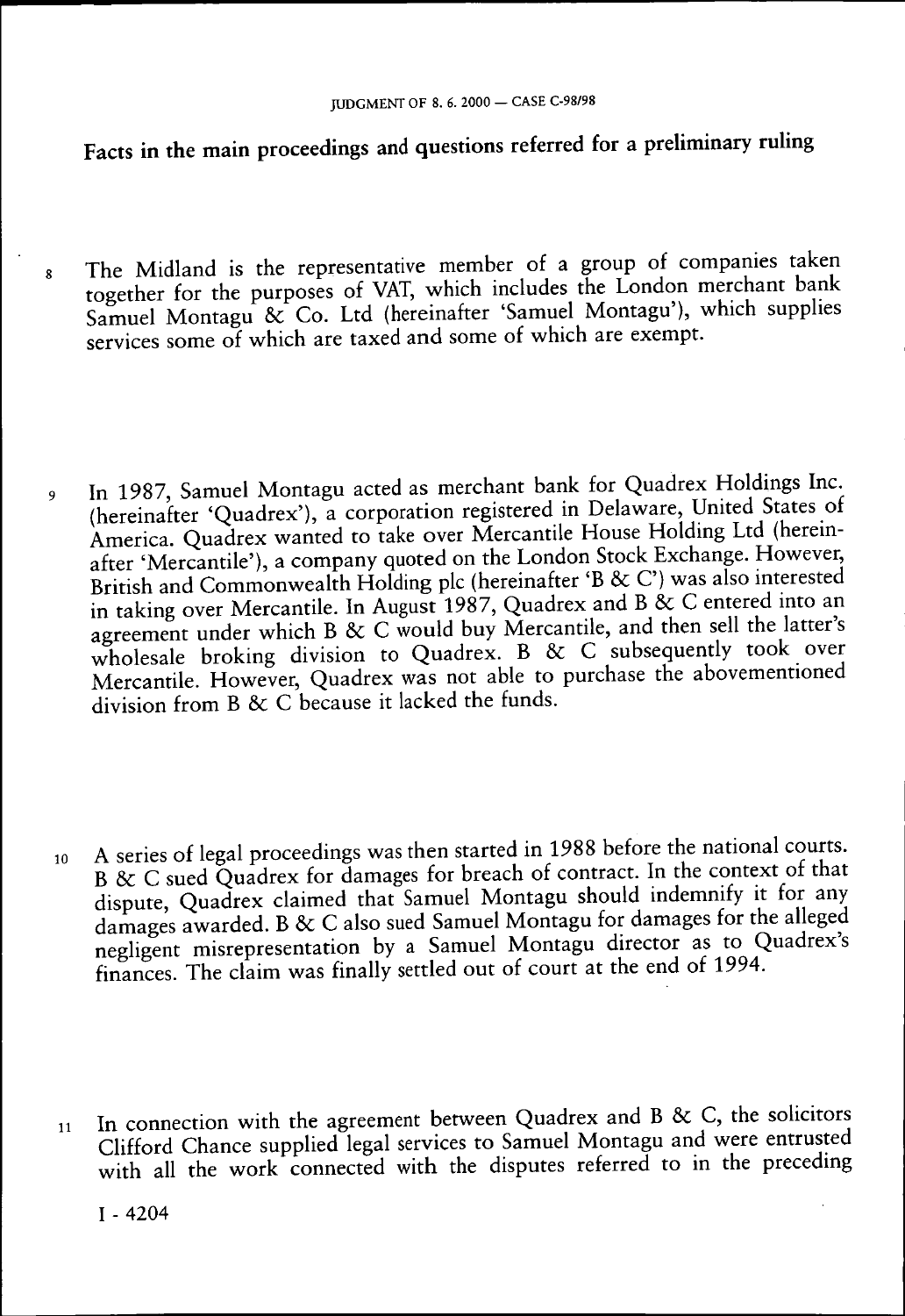paragraph and the litigation arising from it. Clifford Chance invoiced Samuel Montagu for its fees for 1988 to 1995, and it is the VAT charged on those fees which is in issue in the main proceedings.

- 12 The Midland claimed that the legal services supplied by the solicitors were entirely attributable to the supply of financial services by Samuel Montagu to Quadrex, which was a supply in respect of which VAT was deductible in accordance with Article  $17(3)(c)$  of the Sixth Directive. Accordingly, the Midland claimed the right to deduct the entire amount of VAT paid on the legal fees invoiced by the aforementioned solicitors.
- <sup>13</sup> The Commissioners, for their part, took the view that Samuel Montagu had not used the legal services in issue solely for the purpose of carrying out transactions in respect of which VAT is deductible. They therefore concluded that the Midland was entitled to deduct only part of the VAT.
- 14 The Midland appealed to the VAT and Duties Tribunal, claiming in particular that the legal services provided by the lawyers related as a whole to the supply of services made by Samuel Montagu to Quadrex. By decision of 15 May 1996, that tribunal allowed Midland's appeal, holding that the input VAT paid in respect of the solicitors' invoices was deductible in its entirety.
- 15 The Commissioners appealed against that decision to the High Court of Justice. They argued that the legal services were obtained to defend Samuel Montagu against claims that it was liable in damages as a result of acts attributable to it which were performed whilst it was making the supply to Quadrex. The legal services were thus also attributable to Samuel Montagu's business generally. Since that business consisted of a mixture of supplies in respect of which the right of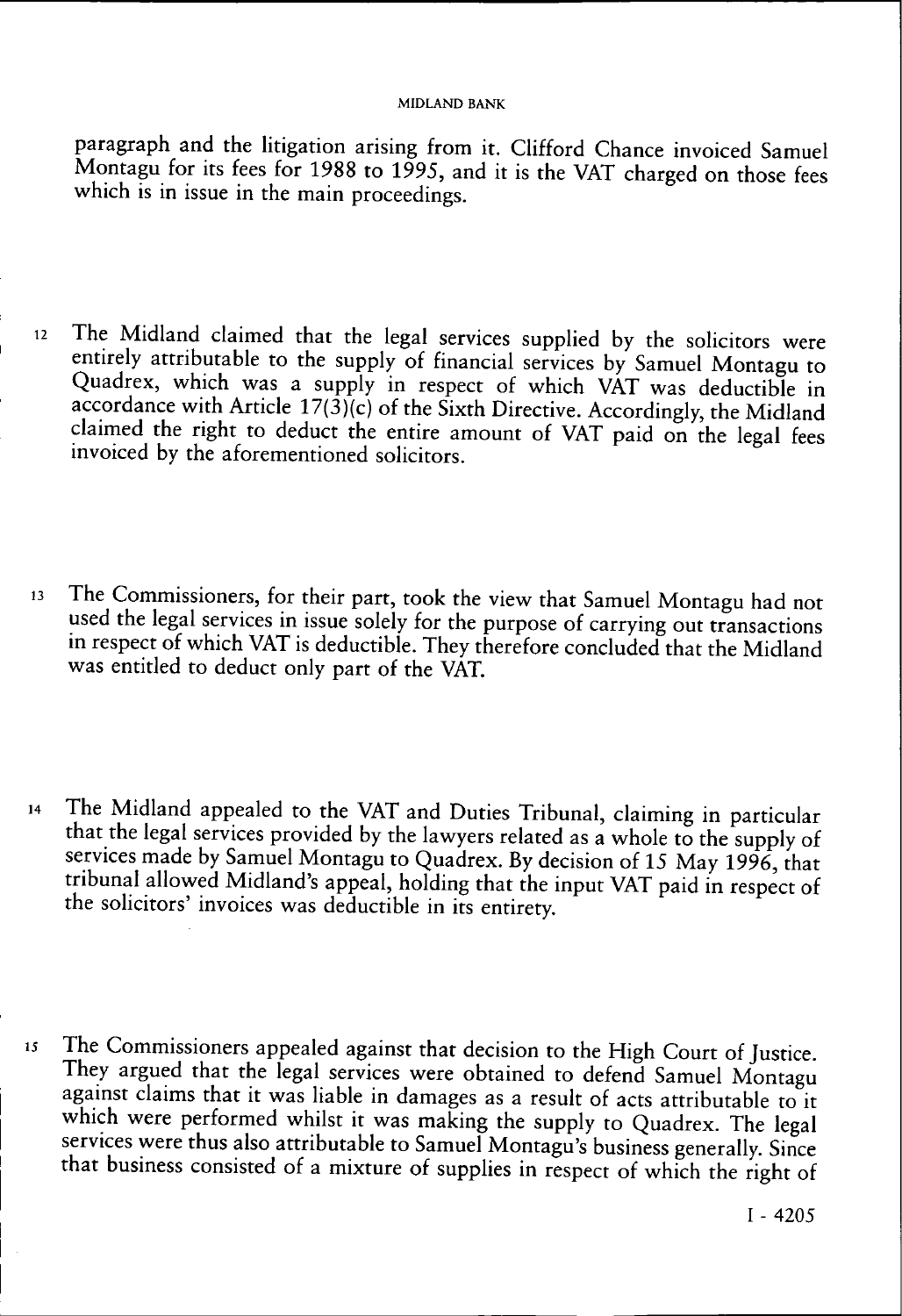deduction was available and supplies in respect of which it was not, there should have been an apportionment of the input tax in accordance with Article 17(5) of the Sixth Directive.

16 In those circumstances, taking the view that an interpretation of certain provisions of the First and Sixth Directives was necessary in order to resolve the dispute before it, the High Court stayed the proceedings and referred to the Court of Justice for a preliminary ruling the following three questions:

'On the proper interpretation of Council Directive 67/227/EEC of 11 April 1967, in particular Article 2, and Council Directive 77/388/EEC of 17 May 1977, in particular Article 17(2), (3) and (5), and having regard to the facts of the present case:

- 1. Is it necessary to establish a direct and immediate link between a particular input obtainable by a taxable person acting as such and a particular transaction or transactions made by that person in order to
	- (a) establish the existence of an entitlement to deduct tax charged in respect of the input; and

(b) determine the extent of that entitlement?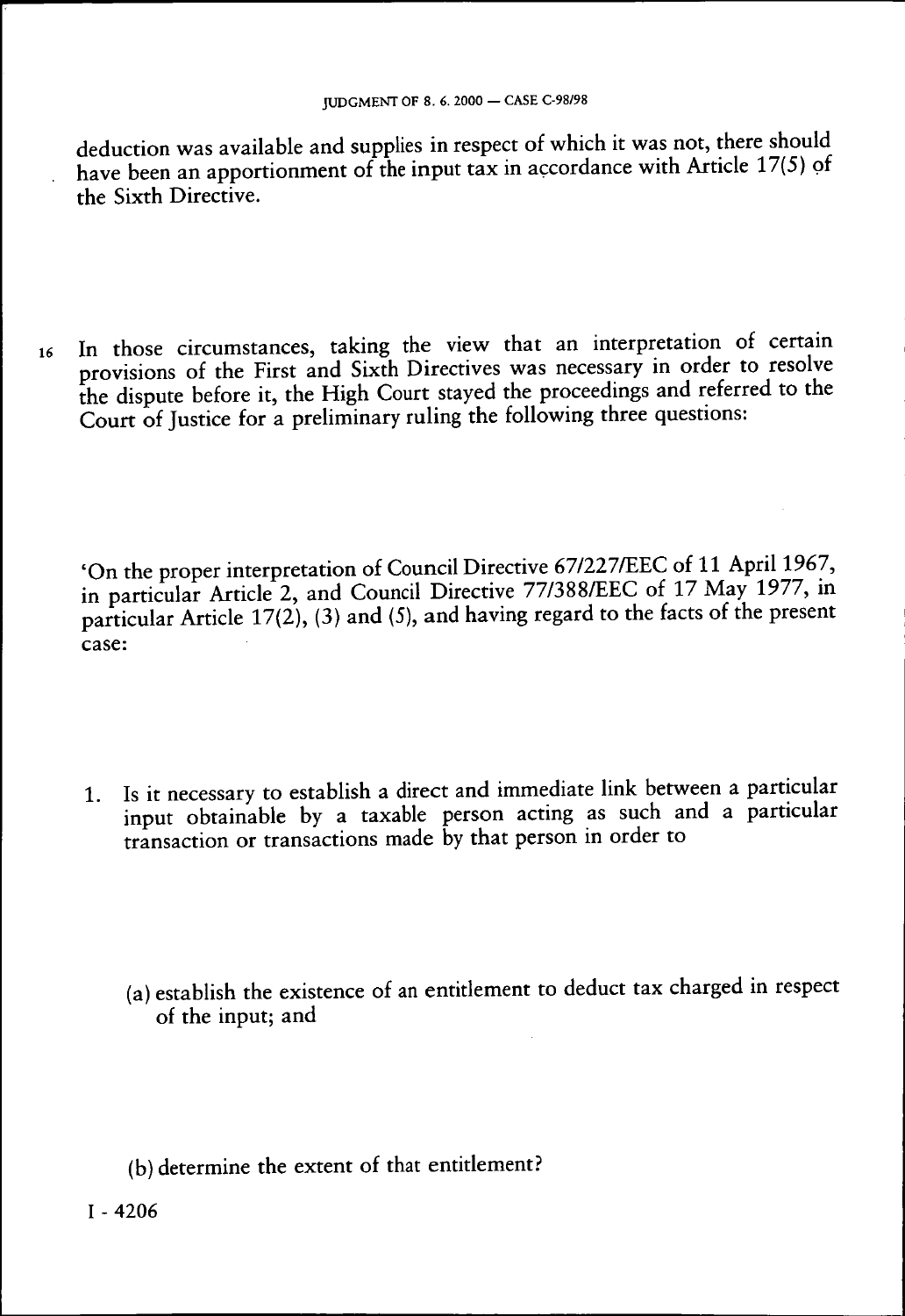- 2. If the answer to  $(1)(a)$  or  $(b)$  is in the affirmative, what is the nature of the direct and immediate link and, in particular, in the case of a taxable person making both transactions in respect of which VAT is deductible and transactions in respect of which it is not:
	- (a) is the test for determining the amount of input tax that is deductible any different as between Article 17(2), (3) and (5) (and, if so, in which respects is it different); and
	- (b) is such a person entitled to deduct all the input tax charged in respect of an input on the ground that the input was utilised as a consequence of making a transaction falling within Articles 17(2) or (3), in particular Article 17(3)(c)?
- 3. If the answer to  $1(a)$  or (b) is in the negative:
	- (a) what is the link that has to be established; and
	- (b) in the case of a taxable person making both transactions in respect of which VAT is deductible and transactions in respect of which it is not:
		- (i) is the test for determining the amount of input tax that is deductible any different as between Article  $17(2)$ ,  $(3)$  and  $(5)$  (and, if so, in which respects is it different); and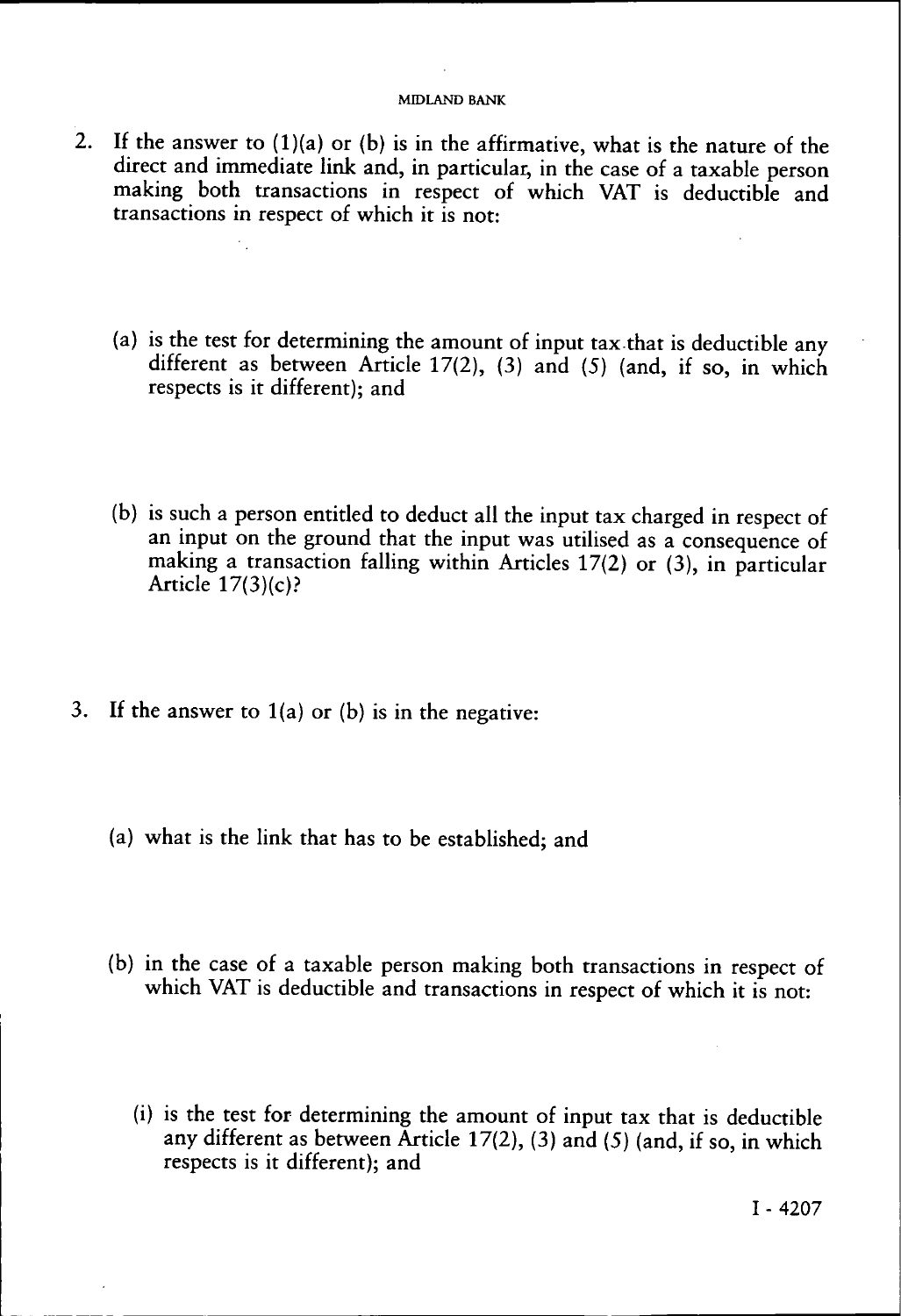(ii) s such a person entitled to deduct all the input tax charged in respect of an input on the ground that the input was utilised as a consequence of making a transaction falling within Article 17(3)(c)?'

## **The first question**

- 17 By its first question, the national court is asking, in essence, whether Article 2 of the First Directive and Article 17(2), (3) and  $(5)$  of the Sixth Council Directive must be interpreted as meaning that the existence of a direct and immediate link between a particular input transaction and a particular output transaction or transactions giving rise to entitlement to deduct is necessary before the taxable person is entitled to deduct input VAT and in order to determine the extent of such entitlement.
- 18 The Midland, the United Kingdom Government and the Commission consider that the answer to that question should be in the affirmative.
- 19 As a preliminary point, it must be recalled that the deduction system is meant to relieve the trader entirely of the burden of the VAT payable or paid in the course of all his economic activities, provided that such activities are themselves, in principle, subject to VAT (see, to this effect, Case 268/83 *Rompelman* v *Minister van Financiën* [1985] ECR 655, paragraph 19, Case C-37/95 *Ghent Coal Terminal* [1998] ECR I-1, paragraph 15, and Joined Cases C-110/98 to C-147/98 *Gabalfrisa and Others* [2000] ECR I-1577, paragraph 44). However, by way of exception, a taxable person who, like Samuel Montagu, carries out exempt transactions pursuant to Article 13B(d)(1) to (5) of the Sixth Directive in the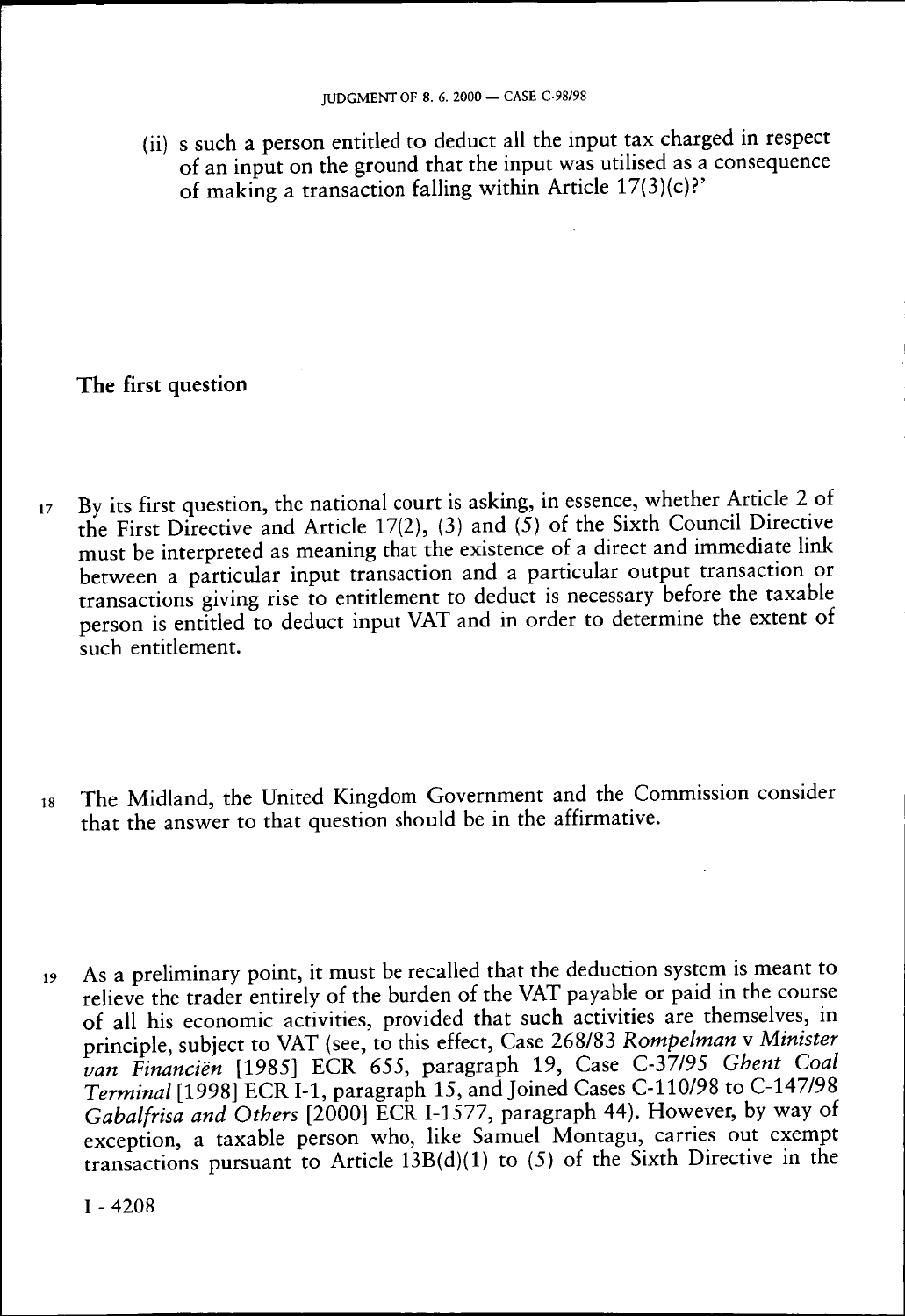circumstances provided for in Article 17(3)(c) is also entitled under that provision to deduct VAT to the extent that he has used input goods and services for the purpose of such exempt transactions.

- $20$  As the Court has held, Article 17(5) of the Sixth Directive, in the light of which Article 17(2) must be interpreted, lays down the rules applicable to the right to deduct VAT where the VAT relates to input transactions used by the taxable person 'both for transactions covered by paragraphs 2 and 3, in respect of which value added tax is deductible, and for transactions in respect of which value added tax is not deductible'. The use in that provision of the words 'for transactions' shows that to give the right to deduct under paragraph 2, the goods or services acquired must have a direct and immediate link with the output transactions giving rise to the right to deduct and that the ultimate aim pursued by the taxable person is irrelevant in this respect (see Case C-4/94 *BLP Group*  [1995] ECR I-983, paragraphs 18 and 19).
- 21 That interpretation is confirmed by Article 2 of the First Directive, which states that only the amount of VAT borne directly by the various cost components of a taxable transaction may be deducted.
- 22 However, as the Court has also held, entitlement to deduct, once it has arisen, is retained even if the economic activity envisaged does not give rise to taxed transactions or the taxable person has been unable to use the goods or services which gave rise to a deduction in the context of taxable transactions by reason of circumstances beyond his control (Case C-110/94 *INZO* v *Belgian State* [1996] ECR I-857, paragraphs 20 and 21; *Ghent Coal Terminal,* cited above, paragraph 20, and C-396/98 *Schloßstraße* [2000] ECR I-4279, paragraph 42).
- 23 It is clear from that case-law that, as an exception and in specific circumstances, the right to deduct exists even if a direct and immediate link between a particular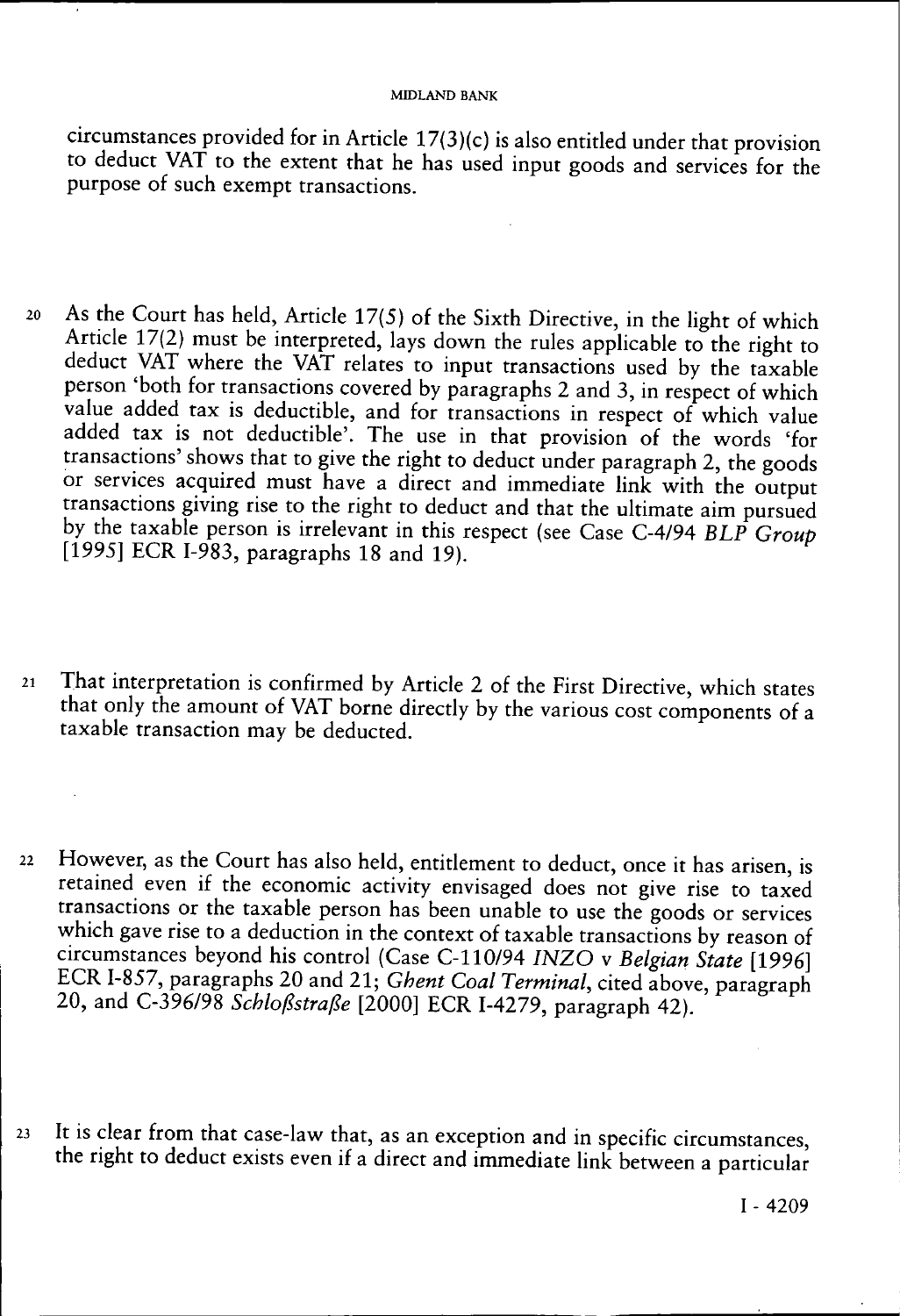input transaction and an output transaction or transactions giving rise to the right to deduct cannot be established.

24 The answer to the first question must therefore be that Article 2 of the First Directive and Article 17(2), (3) and (5) of the Sixth Council Directive must be interpreted as meaning that, in principle, the existence of a direct and immediate link between a particular input transaction and a particular output transaction or transactions giving rise to entitlement to deduct is necessary before the taxable person is entitled to deduct input VAT and in order to determine the extent of such entitlement.

## **The second question**

- 25 In so far as the national court seeks, in the first part of the second question, clarification of the nature of the 'direct and immediate link', the Midland, the United Kingdom Government and the Commission rightly agree that it would not be realistic to attempt to be more specific in that regard. In view of the diversity of commercial and professional transactions, it is impossible to give a more appropriate reply as to the method of determining in every case the necessary relationship which must exist between the input and output transactions in order for input VAT to become deductible. It is for the national courts to apply the 'direct and immediate link' test to the facts of each case before them and to take account of all the circumstances surrounding the transactions at issue.
- 26 So far as concerns Question 2(a), the Midland, the United Kingdom Government and the Commission also agree that a taxable person who makes transactions in respect of which VAT is deductible and transactions in respect of which it is not may nevertheless deduct the VAT charged on the goods or services acquired by him, provided that such goods or services have a direct and immediate link with the output transactions in respect of which VAT is deductible, without it being necessary to take into account Article 17(2), (3) or (5) of the Sixth Directive. If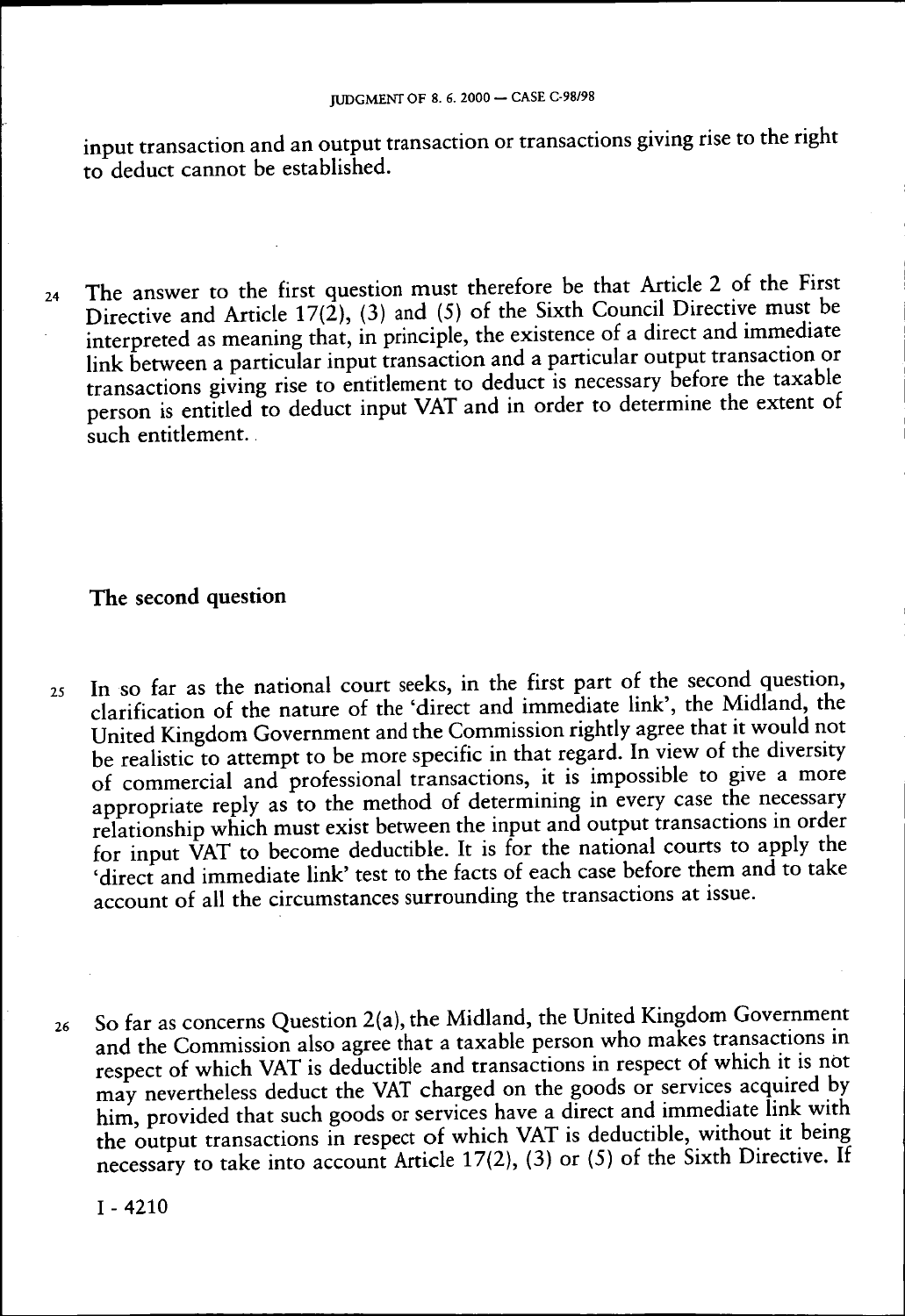that were not so, essentially identical facts would lead to different outcomes according to the provision governing the transactions carried out by the taxable person.

- 27 By Question 2(b), the national court is essentially asking whether a taxable person making both transactions in respect of which VAT is deductible and transactions in respect of which it is not may deduct in its entirety the input VAT charged on goods or services, even where such goods or services have been utilised not for the purpose of carrying out a deductible transaction but in the context of activities which are no more than the consequence of making such a transaction.
- 28 The Midland, the United Kingdom Government and the Commission are of the view that, where a consequential relationship exists between the input and output transactions, the test for determining whether there is a right to deduct is also whether there exists a direct and immediate link between those two transactions. In that context, the Midland points out that the aforementioned link requires an objective relationship between the input and the output transactions such that the input can be said to be part of the cost to the trader of making the output, irrespective of whether the input be preparatory to the output or be a consequence thereof. On the other hand, the United Kingdom Government maintains that the legal services supplied to a taxable person making both taxable and exempt transactions, services which are the consequence of a claim for damages against that person for making transactions in respect of which tax is payable, do not have such a direct and immediate link with them. On account of their nature, those legal services should necessarily be considered to be part of the general costs so that VAT is deductible only in part.
- 29 It should be borne in mind that, according to the fundamental principle which underlies the VAT system, and which follows from Article 2 of the First and Sixth Directives, VAT applies to each transaction by way of production or distribution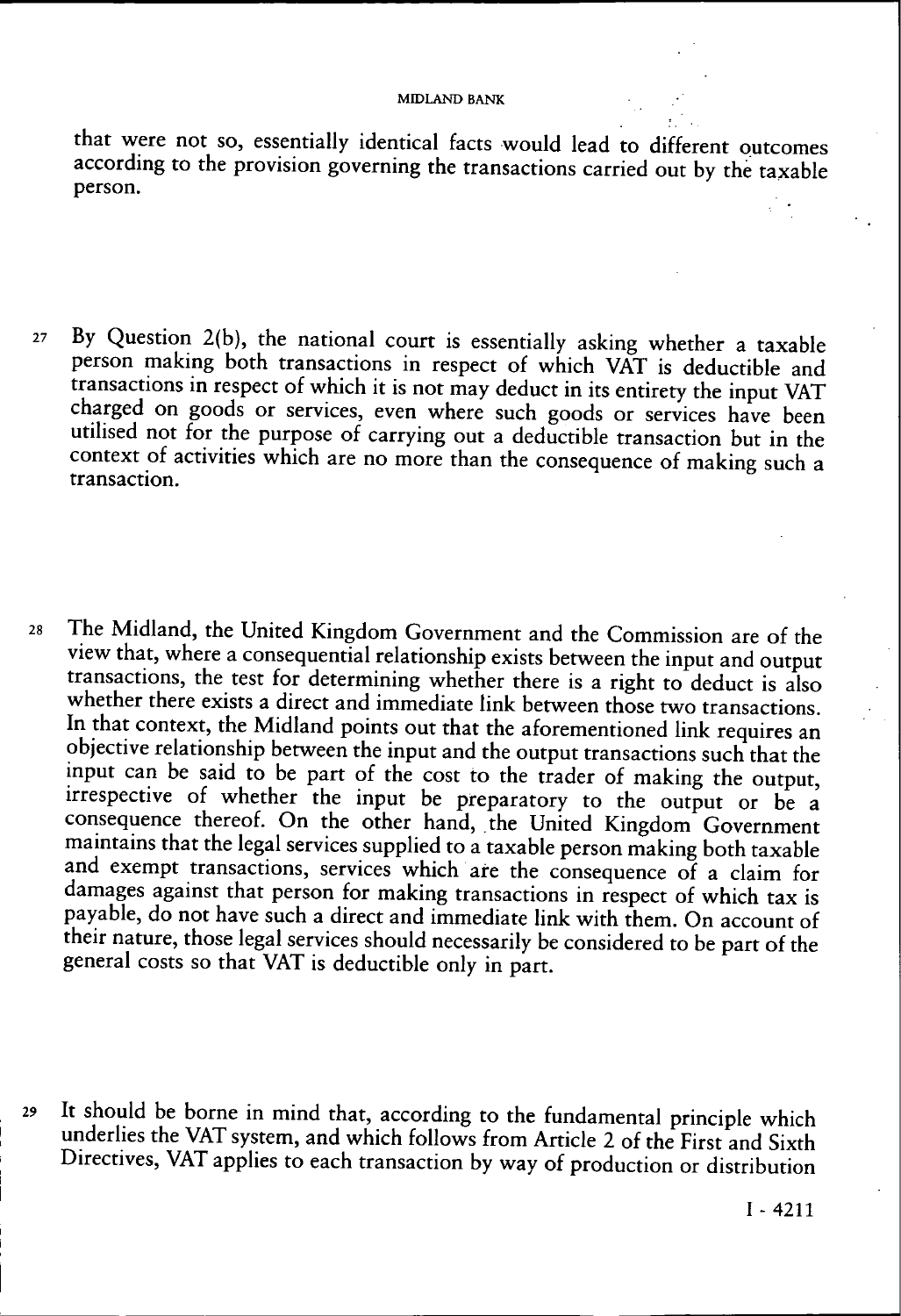after deduction of the VAT directly borne by the various cost components (see, to this effect, Case C-62/93 *BP Supergas* [1995] ECR I-1883, paragraph 16).

- 30 It follows from that principle as well as from the rule enshrined in paragraph 19 of the judgment in *BLP Group,* cited above, according to which, in order to give rise to the right to deduct, the goods or services acquired must have a direct and immediate link with the taxable transactions, that the right to deduct the VAT charged on such goods or services presupposes that the expenditure incurred in obtaining them was part of the cost components of the taxable transactions. Such expenditure must therefore be part of the costs of the output transactions which utilise the goods and services acquired. That is why those cost components must generally have arisen before the taxable person carried out the taxable transactions to which they relate.
- 31 It follows that, contrary to what the Midland claims, there is in general no direct and immediate link in the sense intended in the *BLP Group* judgment, cited above, between an output transaction and services used by a taxable person as a consequence of and following completion of the said transaction. Although the expenditure incurred in order to obtain the aforementioned services is the consequence of the output transaction, the fact remains that it is not generally part of the cost components of the output transaction, which Article 2 of the First Directive none the less requires. Such services do not therefore have any direct and immediate link with the output transaction. On the other hand, the costs of those services are part of the taxable person's general costs and are, as such, components of the price of an undertaking's products. Such services therefore do have a direct and immediate link with the taxable person's business as a whole, so that the right to deduct VAT falls within Article 17(5) of the Sixth Directive and the VAT is, according to that provision, deductible only in part.
- 32 It could only be otherwise if the taxable person were able to prove that, exceptionally, the costs relating to the goods or services which he has utilised as a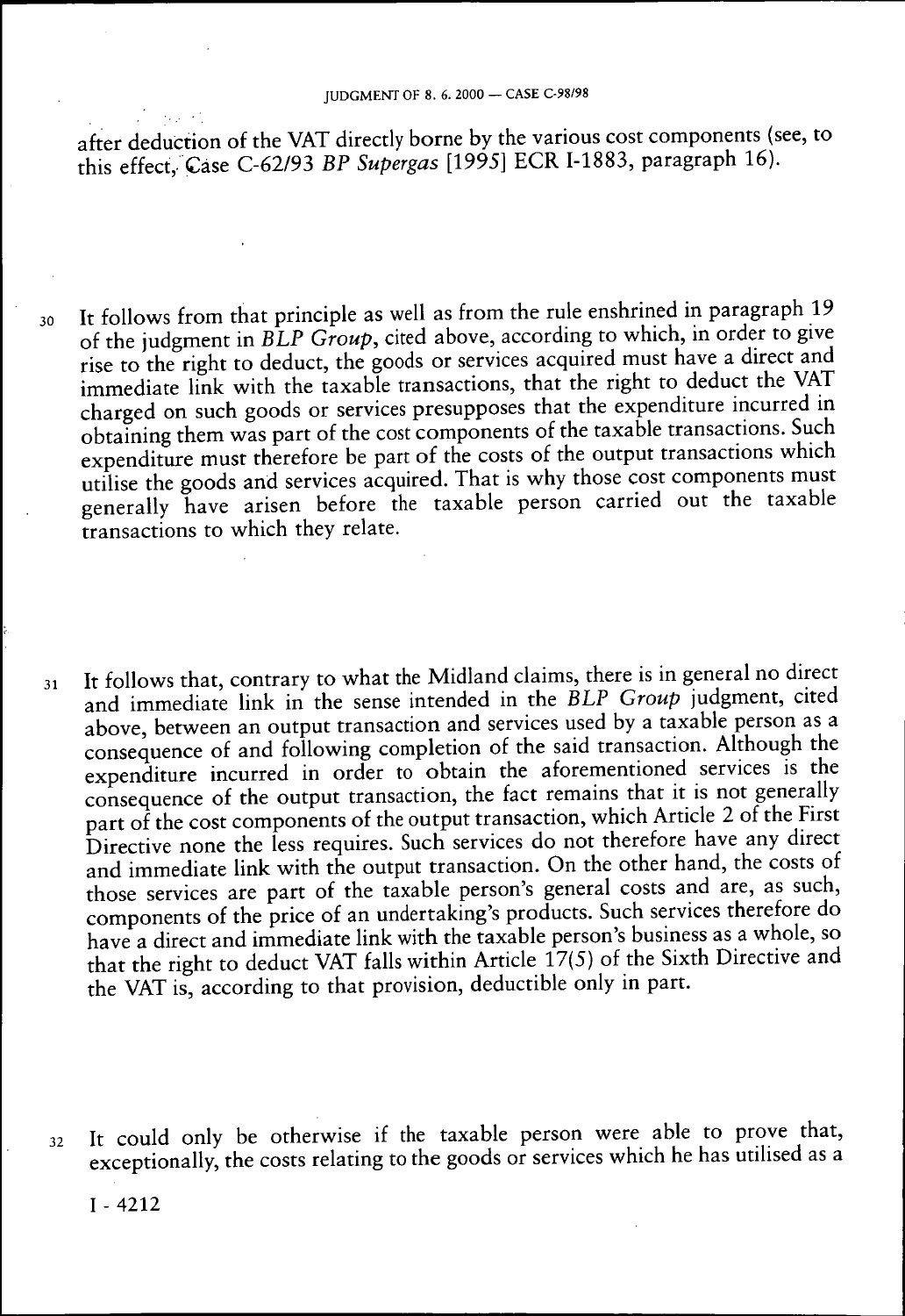consequence of making a deductible transaction are part of the cost components of that transaction.

33 The answer to the second question must therefore be that it is for the national court to apply the 'direct and immediate link' test to the facts of each case before it. A taxable person who makes transactions in respect of which VAT is deductible and transactions in respect of which it is not may deduct the VAT in respect of the goods or services acquired by him, provided that such goods or services have a direct and immediate link with the output transactions in respect of which VAT is deductible, without it being necessary to take into account Article 17(2), (3) or (5) of the Sixth Directive. However, such a taxable person cannot deduct in its entirety the VAT charged on input services where they have been utilised not for the purpose of carrying out a deductible transaction but in the context of activities which are no more than the consequence of making such a transaction, unless that person can show by means of objective evidence that the expenditure involved in the acquisition of such services is part of the various cost components of the output transaction.

**The third question** 

34 In view of the answers to the first two questions, there is no need to reply to the third question.

**Costs** 

35 The costs incurred by the United Kingdom Government and by the Commission, which have submitted observations to the Court, are not recoverable. Since these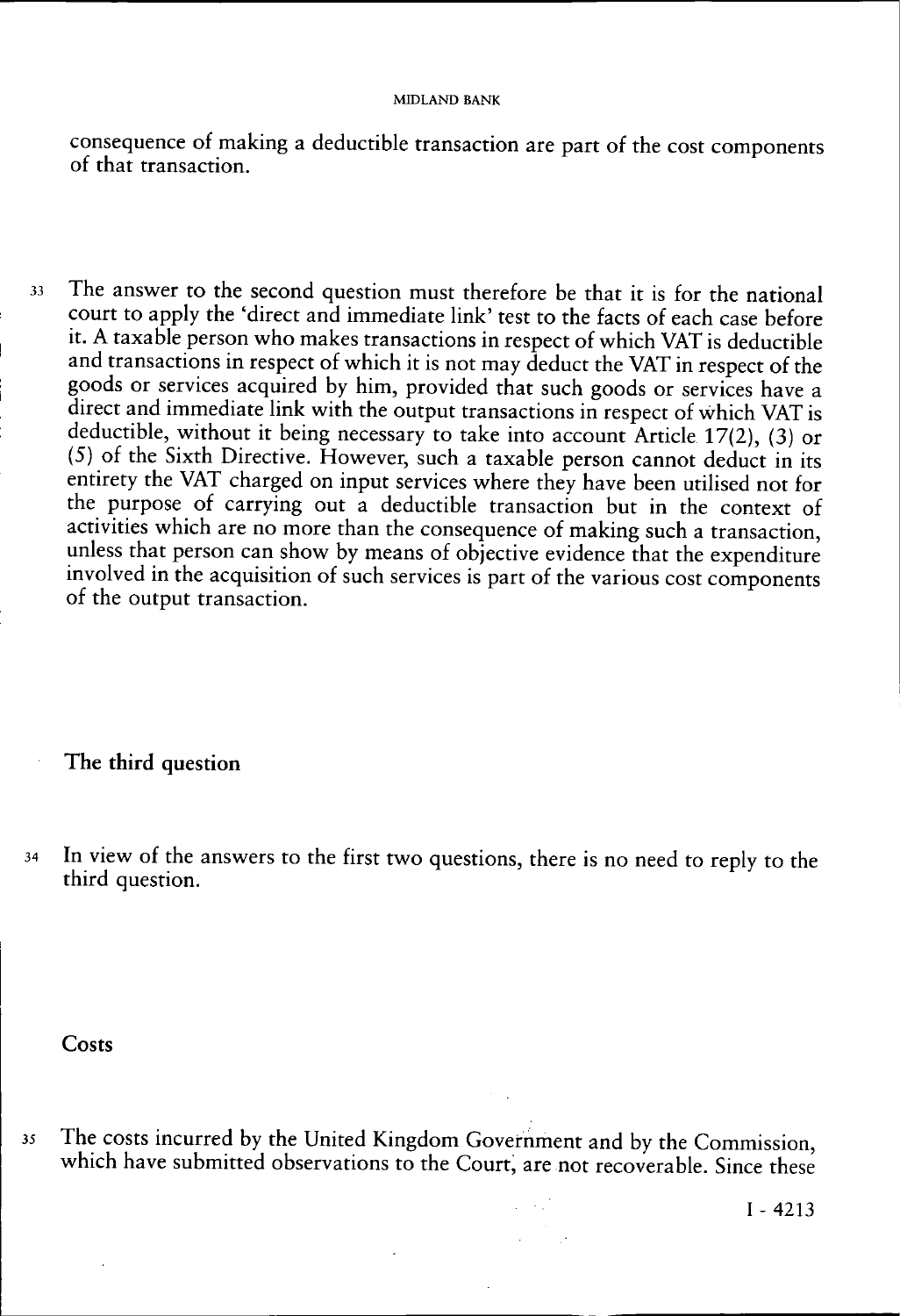proceedings are, for the parties to the main proceedings, a step in the action pending before the national court, the decision on costs is a matter for that court.

On those grounds,

## THE COURT (Second Chamber),

in answer to the questions referred to it by the High Court of Justice of England and Wales (Queen's Bench Division) by order of 31 July 1997, hereby rules:

**1. Article 2 of the First Council Directive 67/227/EEC of 11 April 1967 on the harmonisation of legislation of Member States concerning turnover taxes and Article 17(2), (3) and (5) of the Sixth Council Directive 77/388/EEC of 17 May 1977 on the harmonisation of the laws of the Member States relating to turnover taxes — Common system of value added tax: uniform basis of assessment must be interpreted as meaning that, in principle, the existence of a direct and immediate link between a particular input transaction and a particular output transaction or transactions giving rise to entitlement to deduct is necessary before the taxable person is entitled to deduct input value**  added tax and in order to determine the extent of such entitlement.